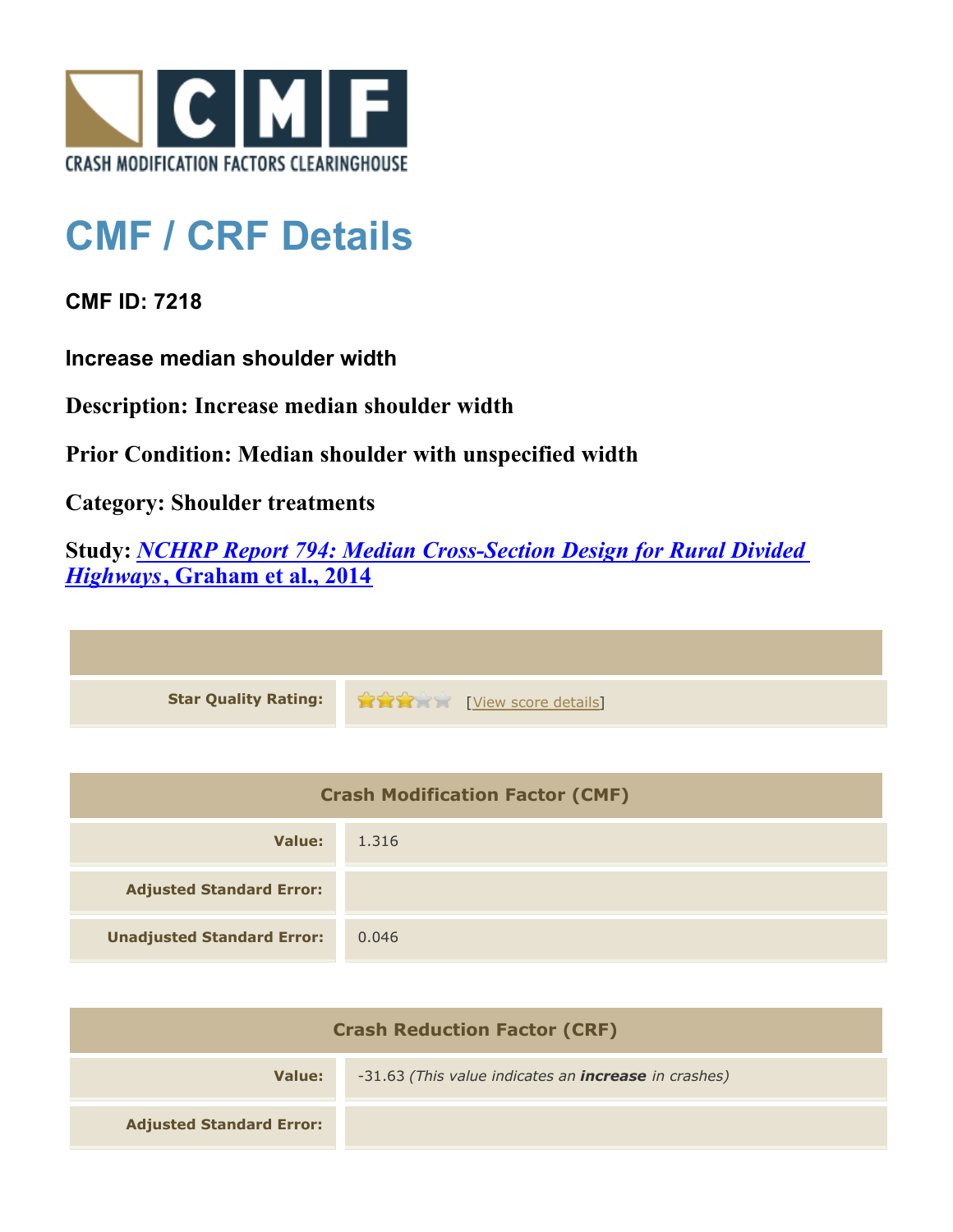| <b>Applicability</b>       |                                                   |
|----------------------------|---------------------------------------------------|
| <b>Crash Type:</b>         | Fixed object                                      |
| <b>Crash Severity:</b>     | All                                               |
| <b>Roadway Types:</b>      | Principal Arterial Other Freeways and Expressways |
| <b>Number of Lanes:</b>    | 6                                                 |
| <b>Road Division Type:</b> | Divided by Median                                 |
| <b>Speed Limit:</b>        |                                                   |
| <b>Area Type:</b>          | Rural                                             |
| <b>Traffic Volume:</b>     |                                                   |
| <b>Time of Day:</b>        | All                                               |

## *If countermeasure is intersection-based*

| <b>Intersection Type:</b>         |  |
|-----------------------------------|--|
| <b>Intersection Geometry:</b>     |  |
| <b>Traffic Control:</b>           |  |
| <b>Major Road Traffic Volume:</b> |  |
| <b>Minor Road Traffic Volume:</b> |  |

| <b>Development Details</b>      |                        |
|---------------------------------|------------------------|
| <b>Date Range of Data Used:</b> | 2000 to 2007           |
| <b>Municipality:</b>            |                        |
| State:                          | CA, MO, NC, OH, PA, WA |